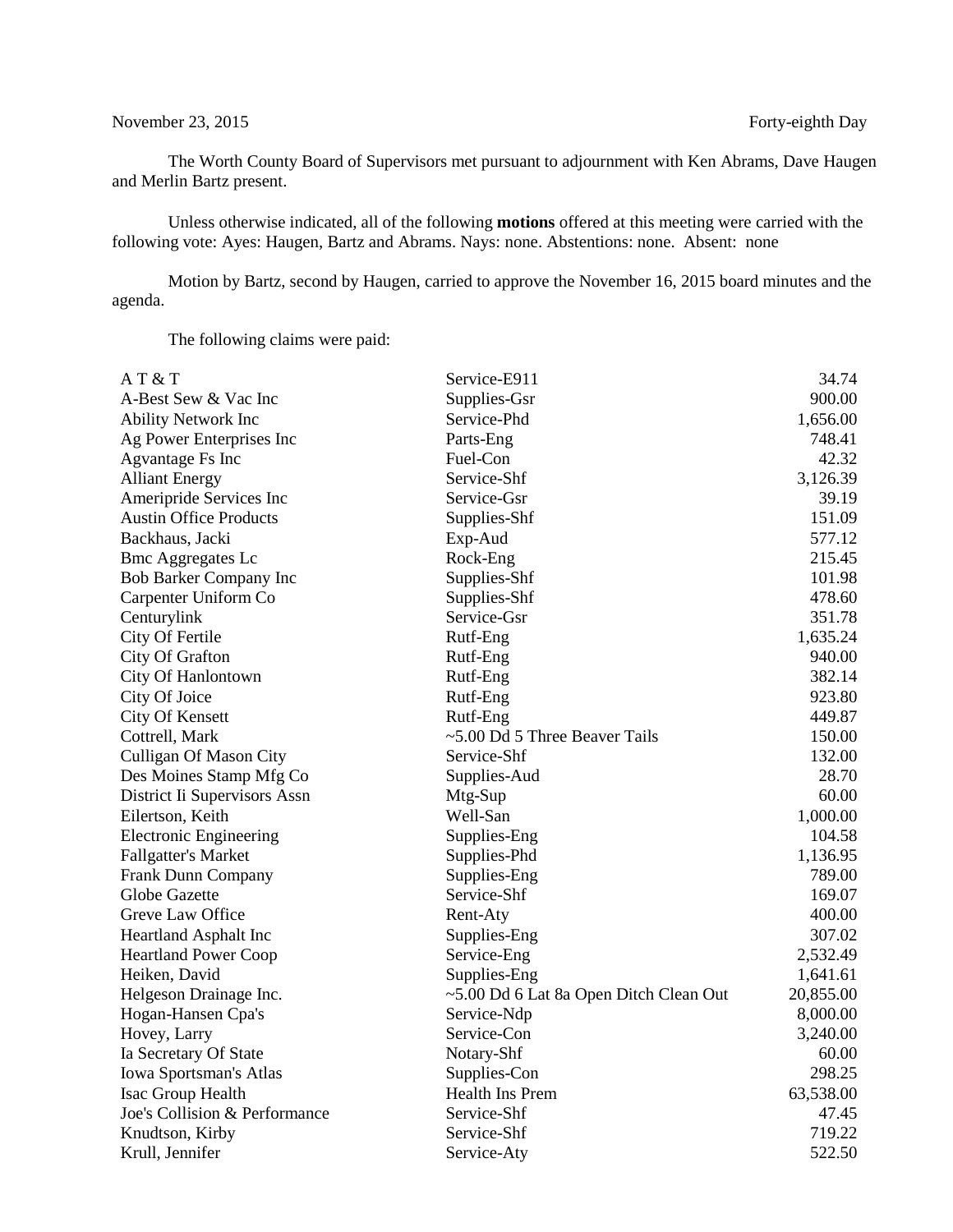| Kuennen, Joseph                      | Service-Gsr        | 2,820.00   |
|--------------------------------------|--------------------|------------|
| Kuennen, Tina L                      | Service-Gsr        | 740.00     |
| <b>Larson Contracting Central</b>    | Service-Cap        | 1,950.80   |
| <b>Lawson Products Inc</b>           | Supplies-Eng       | 1,474.15   |
| Lexisnexis                           | Service-Aty        | 125.00     |
| Lindflott, Richard                   | Well-San           | 500.00     |
| Lund, Brian                          | Mileage-Gsr        | 294.62     |
| Manly Junction Signal                | Service-Con        | 228.80     |
| Marco Inc                            | Service-Shf        | 406.74     |
| Martin Bros Dist Co Inc              | Supplies-Gsr       | 360.42     |
| Martin Marietta Materials Inc        | Rock-Eng           | 92.75      |
| Mason City Glass Service             | Service-Shf        | 1,215.00   |
| Mc Clure Engineering Co              | Project-Ndp        | 11,630.00  |
| Mediacom                             | Service-Gsr        | 50.17      |
| Mercy Clinics                        | Service-Shf        | 481.50     |
| Mercy Medical Center-North Ia        | Service-Shf        | 2,134.44   |
| <b>Metal Culverts Inc</b>            | Supplies-Eng       | 63.46      |
| <b>Nacyso</b>                        | Dues- $16$         | 30.00      |
| Napa Auto Parts                      | Supplies-Eng       | 84.51      |
| Niacog                               | Service-Tra        | 43.75      |
| North Iowa Broadcasting Inc          | Service-Shf        | 100.00     |
| Northwood Anchor Inc                 | Service-Shf        | 329.20     |
| Northwood Lumber                     | Supplies-Gsr       | 73.70      |
| Northwood True Value                 | Supplies-Gsr       | 163.15     |
| Northwoods State Bank                | Supplies-Trs       | 55.28      |
| Ostrander, Don                       | Service-Ndp        | 3,000.00   |
| Paetec                               | Service-Eng        | 15.02      |
| Pathology Assoc Of Mason City        | Service-Mex        | 1,500.00   |
| Peopleservice Inc                    | Service-Wwt        | 12,393.00  |
| <b>Pinnacle Quality Insight</b>      | Service-Phd        | 150.00     |
| <b>Purchase Power</b>                | Service-Trs        | 129.99     |
| Reinhart Food Service Llc            | Supplies-Shf       | 340.10     |
| <b>Shield Technology Corporation</b> | Service-Shf        | 2,000.00   |
| State Hygienic Laboratory            | Service-San        | 198.00     |
| Stayner, Marilyn                     | Mileage-Shf        | 153.92     |
| Tsp Court Reporting Inc              | Service-Aty        | 87.35      |
| Tyler Technologies Inc               | Service-Dap        | 843.75     |
| Ver Helst Snyder Drug                | Supplies-Vaf       | 296.28     |
| <b>Verizon Wireless</b>              | Service-Vaf        | 560.97     |
| Visa                                 | Supplies-Shf       | 1,983.91   |
| Waste Management                     | Service-Eng        | 2,690.03   |
| Western Petroleum Company            | Supplies-Eng       | 2,774.27   |
| Whks & Co                            | Service-Eng        | 4,846.62   |
| Winnebago Coop Telephone Assn        | Service-Sdp        | 85.49      |
| Win-Worth Betco                      | 2nd Qtr Fy16-Org   | 13,206.25  |
| <b>Worth County</b>                  | Health Ins Prem    | 726.00     |
| <b>Worth County Cons Foundation</b>  | Service-Con        | 194.11     |
| Ziegler Inc                          | Parts-Eng          | 10.92      |
|                                      | <b>GRAND TOTAL</b> | 192,119.38 |

Motion by Bartz, second by Haugen, carried to recess the regular meeting.